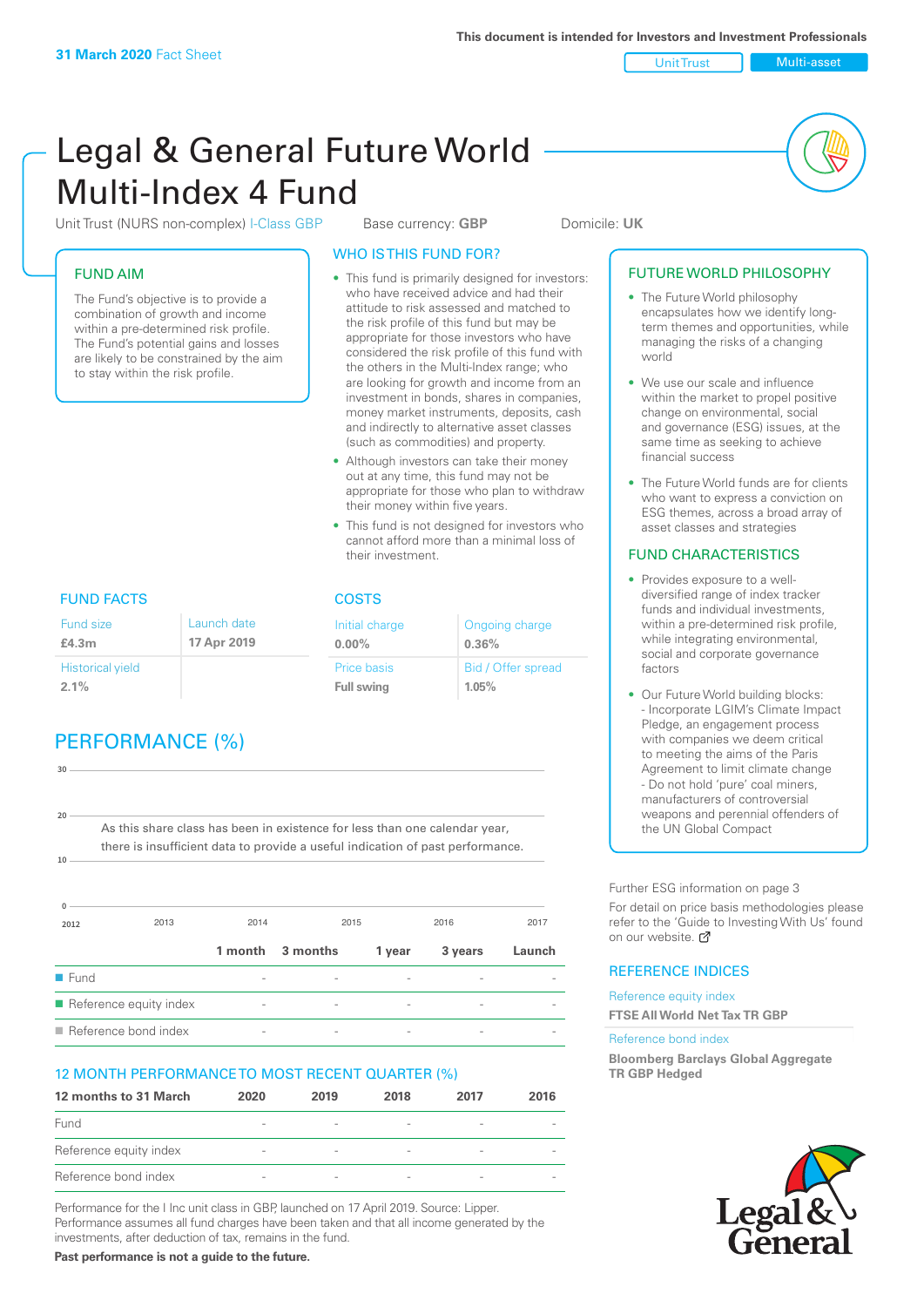# Legal & General Future World Multi-Index 4 Fund

Unit Trust (NURS non-complex) I-Class GBP

# PORTFOLIO BREAKDOWN

All data source LGIM unless otherwise stated. Totals may not sum due to rounding.





#### FUND MANAGERS

The fund managers have responsibility for managing the multi-index fund range. They are part of the Multi-Asset Funds (MAF) team in LGIM. This team focuses on designing and managing multi-asset funds that are tailored to match the specific objectives of various client types. The team sits within a wider Asset Allocation team which combines both depth of experience with a broad range of expertise from different fields, including fund management, investment consulting and risk management roles.

# TOP 10 HOLDINGS (%)

| L&G Future World ESG Developed Fund                | 18.0 |
|----------------------------------------------------|------|
| L&G Future World Global Credit Fund                | 17.4 |
| L&G Short Dated Sterling Corporate Bond Index Fund | 13.4 |
| L&G Future World ESG UK Fund                       | 8.0  |
| L&G Global Inflation Linked Bond Index Fund        | 5.8  |
| L&G High Income Trust                              | 3.8  |
| L&G All Stocks Gilt Index Trust                    | 3.6  |
| L&G Japan Equity UCITS ETF                         | 3.3  |
| L&G ESG EM Gov Bond USD Fund                       | 3.1  |
| L&G ESG EM Gov Bond Local Currency Fund            | 2.9  |

**Important:** Due to exceptional market conditions, spreads are currently volatile and may be higher than indicated. To see the latest spread visit www. legalandgeneral.com/chargesandfees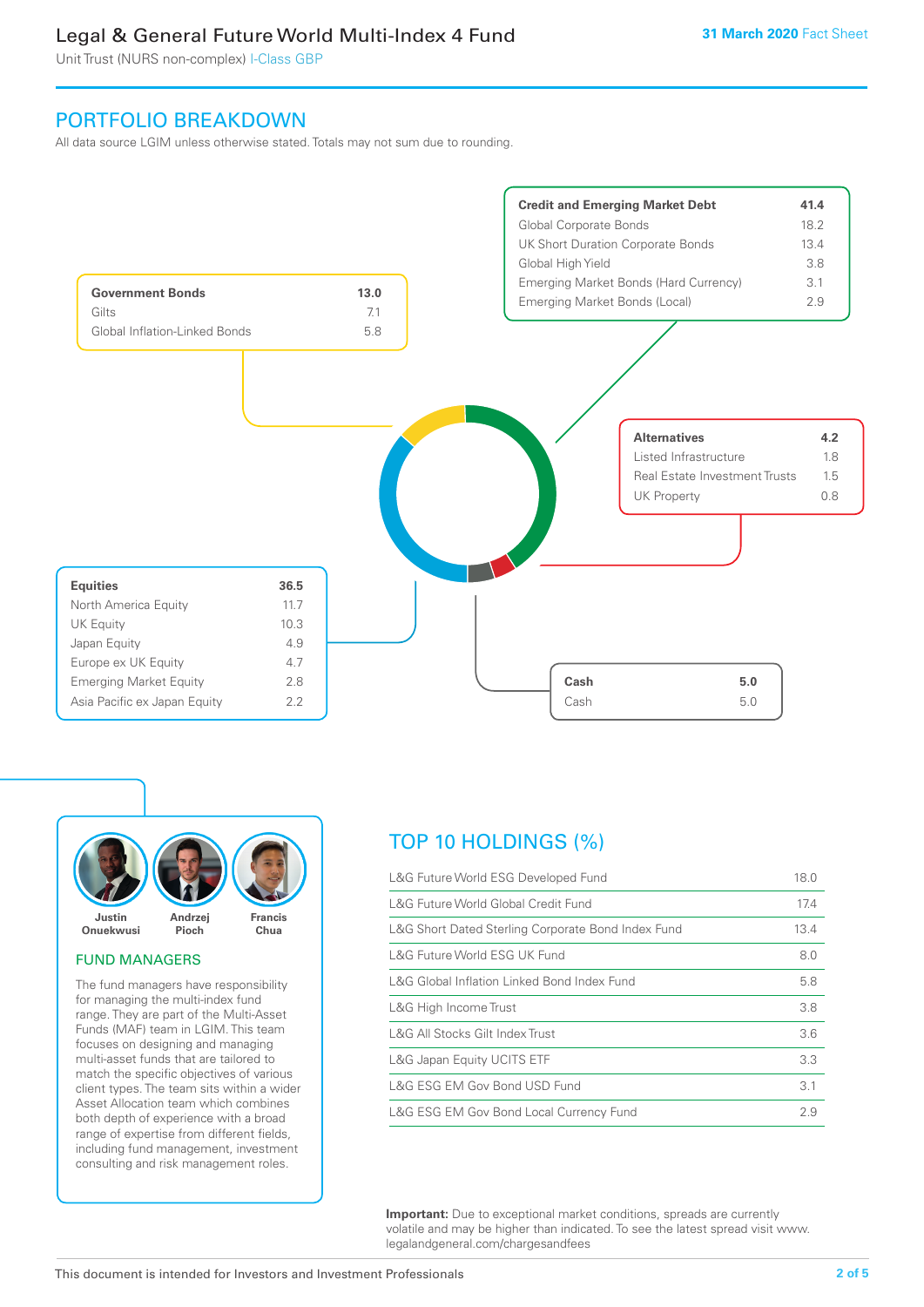# Legal & General Future World Multi-Index 4 Fund

Unit Trust (NURS non-complex) I-Class GBP

**52**

ESG score of comparator

# ESG COMMITMENT

**/100 /100**

From diesel emissions to oil spills, there have been many tangible examples in recent years of how failures in the way companies are run can have a harmful impact on the environment, society and investor returns. We believe responsible investing can mitigate the risk of such outcomes and has the potential to improve returns through the integration of environmental, social and governance (ESG) considerations, active ownership and longterm thematic analysis.

# ESG SCORE

We score companies based on environmental, social and governance factors. The ESG Score is aligned to our engagement and voting activities. As a result, this portfolio has an aggregate ESG Score of **55** versus a mainstream comparator of **52**.

ESG scores and carbon metrics are calculated for the portion of the portfolio that invests in LGIM's Future World funds.



## ENVIRONMENTAL PERFORMANCE

Carbon dioxide (CO2) is the most significant contributor to greenhouse gas emissions which are driving climate change. Compared to the unadjusted comparator, the fund will have a different exposure to current and future sources of carbon dioxide emissions.



**55**

ESG score of fund

**70%** Lower carbon reserves intensity than the unadjusted comparator

൘

CO<sub>2</sub>

**46%** Lower carbon

emissions intensity than the unadjusted comparator

**Equivalent to 4,010 barrels of oil**

## CARBON RESERVES

Carbon reserves are fossil fuels (coal, oil and gas) which, if burnt, will become the carbon emissions of the future. To meet global climate change targets, the unabated use of fossil fuels is expected to decline over time.

The figures below are a measure of the size of carbon reserves held by the fund's underlying companies.

**424** Fund **1,420 Comparator** 

**Tonnes of CO2 ei per \$1 million of market capitalisation**

The fund has **70%** lower carbon reserves intensityii compared to the unadjusted comparator. The difference in carbon reserves intensity means that for every \$1 million invested in the fund, the exposure to fossil fuels through the underlying companies is reduced by an amount equivalent to **4,010 barrels of oil**<sup>iii</sup>, compared to having invested in the unadjusted comparator.



Following the global Paris Agreement on climate change, companies in all sectors are expected to reduce their emissions to prepare and adapt for a low-carbon economy.

**90** Fund **166 Comparator** 

**Tonnes of CO2 e per \$1 million of sales**

The fund has **46%** lower carbon emissions intensity compared to the unadjusted comparator. Carbon emissions intensity describes the relationship between the carbon emissions of a company and its salesiv

The difference in carbon emissions intensity means that the fund has selected companies where, for the same level of sales, the associated emissions<sup>v</sup> are lower by 46% compared to the unadjusted comparator<sup>vi</sup>.



For further information please go to www.lgim.com/esginfo Ø

**The comparator for this fund is a bespoke asset-weighted blend\* of Solactive market-capitalisation indices in equities and credit. \*The blend will evolve over time in line with the actual asset allocation of the multi-asset fund.**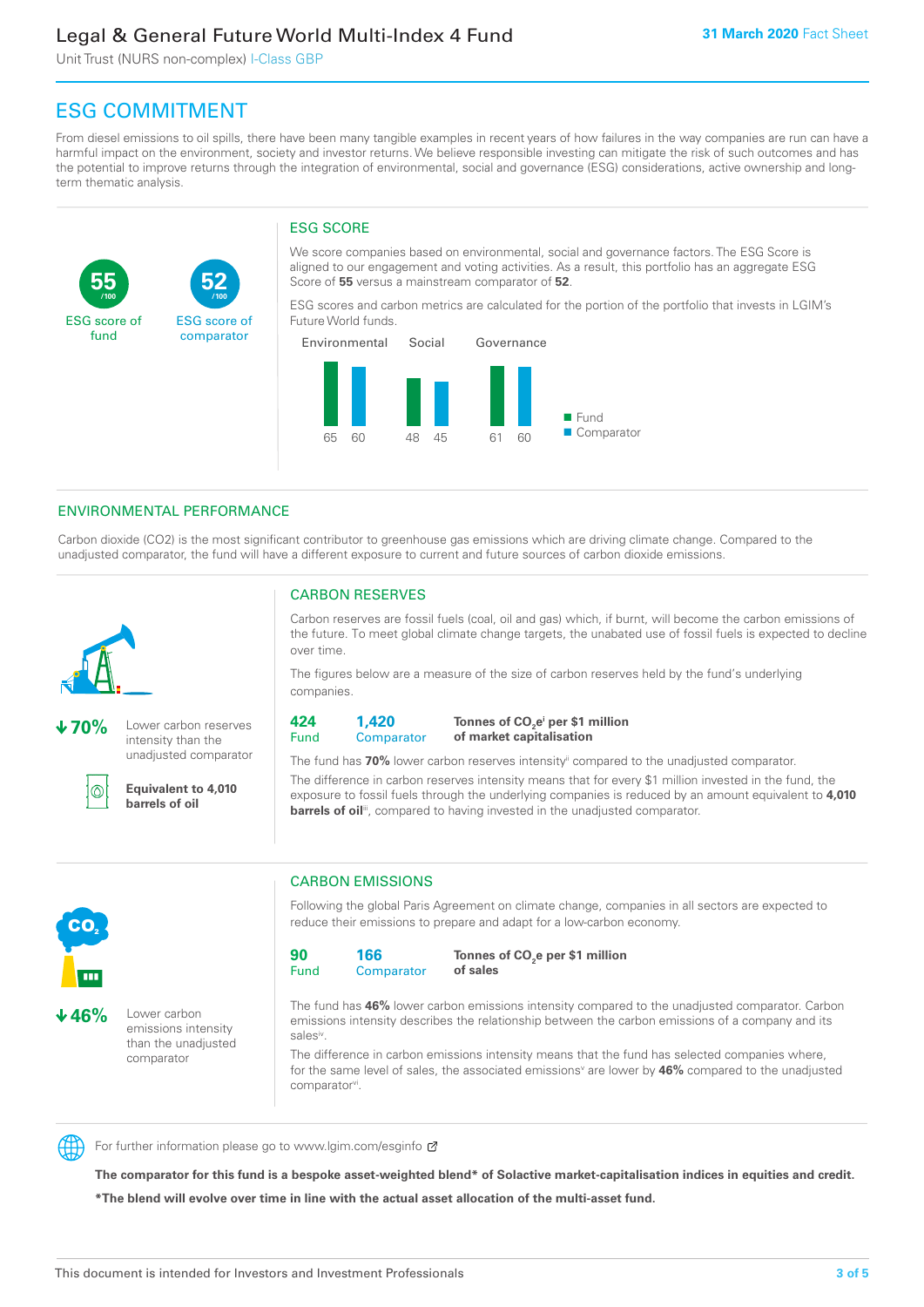# Legal & General Future World Multi-Index 4 Fund

Unit Trust (NURS non-complex) I-Class GBP

#### **NOTES**

 $^\mathrm{i}$  Carbon dioxide equivalent (CO<sub>2</sub>e) is a standard unit to compare the emissions of different greenhouse gases.

<sup>ii</sup> The carbon reserves intensity of a company captures the relationship between the carbon reserves the company owns and its market capitalisation. The carbon reserves intensity of the overall fund reflects the relative weights of the different companies in the fund.

iii We consider one barrel of oil equivalent to 0.425 tonnes of CO<sub>2</sub>e, based on International Energy Agency and Intergovernmental Panel on Climate Change guidelines.

#### iv The choice of this metric follows best practice recommendations from the **Task Force on Climate-related Financial Disclosures**.

v Data on carbon emissions from a company's operations and purchased energy is used.

vi This measure is the result of differences in the weights of companies between the index or the fund and the comparator, and does not depend on the amount invested in the fund. It describes the relative 'carbon efficiency' of different companies in the comparator (i.e. how much carbon was emitted per unit of sales) or in the fund, not the contribution of an individual investor in financing carbon emissions.

We use a proxy comparator to represent a typical comparable universe for this fund.

**HSBC:** Source: HSBC Bank Plc. ("HSBC") – HSBC Climate Solutions Database. All rights in the HSBC Climate Solutions Database and data content therein are vested in HSBC. Neither HSBC, nor its affiliates accept any liability for the accuracy or completeness of the HSBC Climate Solutions Database. No further distribution of HSBC data is permitted without HSBC's express written consent.

**Trucost:** Source: S&P Trucost Limited © Trucost 2019. All rights in the Trucost Data and Reports vest in Trucost and/or its licensors. Neither Trucost, nor its affiliates, nor its licensors accept any liability for any errors, omissions or interruptions in the Trucost Data and/or Reports. No further distribution of the Data and/or Reports is permitted without Trucost's express written consent.

**Sustainalytics:** Part of this publication may contain Sustainalytics proprietary information that may not be reproduced, used, disseminated, modified nor published in any manner without the express written consent of Sustainalytics. Nothing contained in this publication shall be construed as to make a representation or warranty, express or implied, regarding the advisability to invest in or include companies in investable universes and/or portfolios. The information is provided "as is" and, therefore Sustainalytics assumes no responsibility for errors or omissions. Sustainalytics cannot be held liable for damage arising from the use of this publication or information contained herein in any manner whatsoever.

The calculations above rely on third party data provided at a point in time that may not cover the entirety of the fund's investments or the fund's comparator. As a result, what we report may change as third party data changes and may also differ from other third party calculations.

**Refinitiv:** Source: Refinitiv ESG